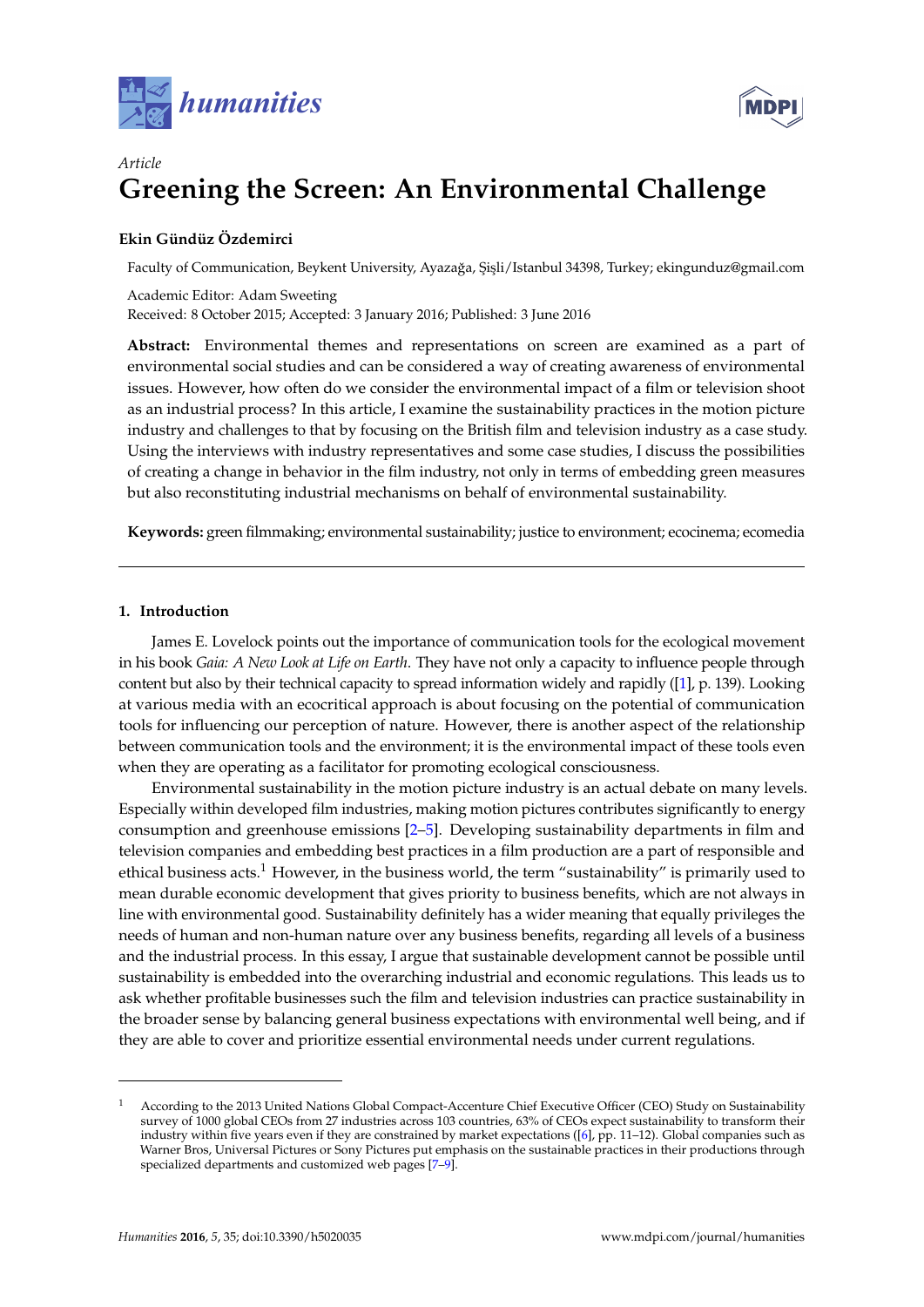The United Nations World Commission on Environment and Development offered the common definition of sustainable development in 1987: "Sustainable development is development that meets the needs of the present without compromising the ability of future generations to meet their own needs." If we consider this definition in terms of the environment, we see an anthropocentric approach rather than an ecocentric one, which gives us an idea about the collective consciousness of how we conceive nature as separate from humankind. This conceptualization of nature among societies that position it as a separate operating system independent of human beings is another aspect of our discussion. Lovelock's Gaia Hypothesis can be considered as the first scientific theorization of the equality of all living and non-living components on earth, as he proposes that they all work together to promote life [\[1\]](#page-10-0). According to him, every organism has an equally significant contribution to the life supporting system that is present on earth. I will consider various environmental approaches embracing this idea of interrelatedness and emphasizing the importance of raising awareness of this among people. To that end, I argue that a form of ecological unconsciousness prevents people from taking full responsibility for environmental sustainability. The television and motion picture industries shall be my path into that discussion.

I begin by examining the carbon footprint of the British motion picture and television industry, as it has achieved a leading position in Europe and has already developed sustainability standards and a set of best practices that aim to minimize the ecological impact of filmmaking. We will examine more general environmental sustainability practices in the British film and television industry using face-to-face interviews with industry representatives and some case studies of sustainability practices that have been embedded in productions. The interviewees include sustainability managers of the British Film Institute (BFI) and the British Academy of Film and Television Arts (BAFTA), as well as representatives of their collaborating private and public entities who work to establish environmental best practices in the industry. These interviews will help us better understand the motivations and challenges in achieving environmental sustainability in the motion picture industry. From there, I will evaluate the proposed solutions to current challenges, the potential of ensuring environmental consciousness in the motion picture industry, and the environmental awareness among employees and audiences.

#### **2. The Carbon Footprint of the Film and Television Industries**

Most European countries have seen initiatives and campaigns to raise awareness of their carbon footprints; but we still do not have complete data on the environmental damage caused by many big industries. If all industrial carbon footprints were fully declared we would no doubt see that the problem goes far beyond the personal level and requires a solution beyond domestic recycling.

The University of California, Los Angeles (UCLA) report *Sustainability in the Motion Picture Industry* (2006) can be considered the first detailed work on the environmental damage of the film and television industry. The report focuses on the carbon footprint of the motion picture industry in the Los Angeles area and compares it with other industries present in the region. The authors of the report, Charles Corbett and Richard Turco, adopt a broad view of sustainability by including measures of human well being other than purely environmental ones. Rather than the more common phrase "carbon footprint", they use the term "environmental footprint" to consider components such as conventional pollutants, energy use, greenhouse gas emissions, hazardous waste, and fatalities associated with different industries. "Ecological footprint" is another useful measurement system that calculates the environmental impact within a specific area of land occupied by measuring components such as bioproductive potential, the types of fuels used, and the raw materials obtained [\[10\]](#page-11-1). In this essay, however, I use term "carbon footprint" as it is considered as a general measure of our overall contribution to global warming ([\[11\]](#page-11-2), p. 29). A carbon footprint measures the total greenhouse gas emissions in tonnes of carbon dioxide equivalent, which allows the different greenhouse gases to be compared on a like-for-like basis relative to one unit of  $CO<sub>2</sub>$  [\[12\]](#page-11-3).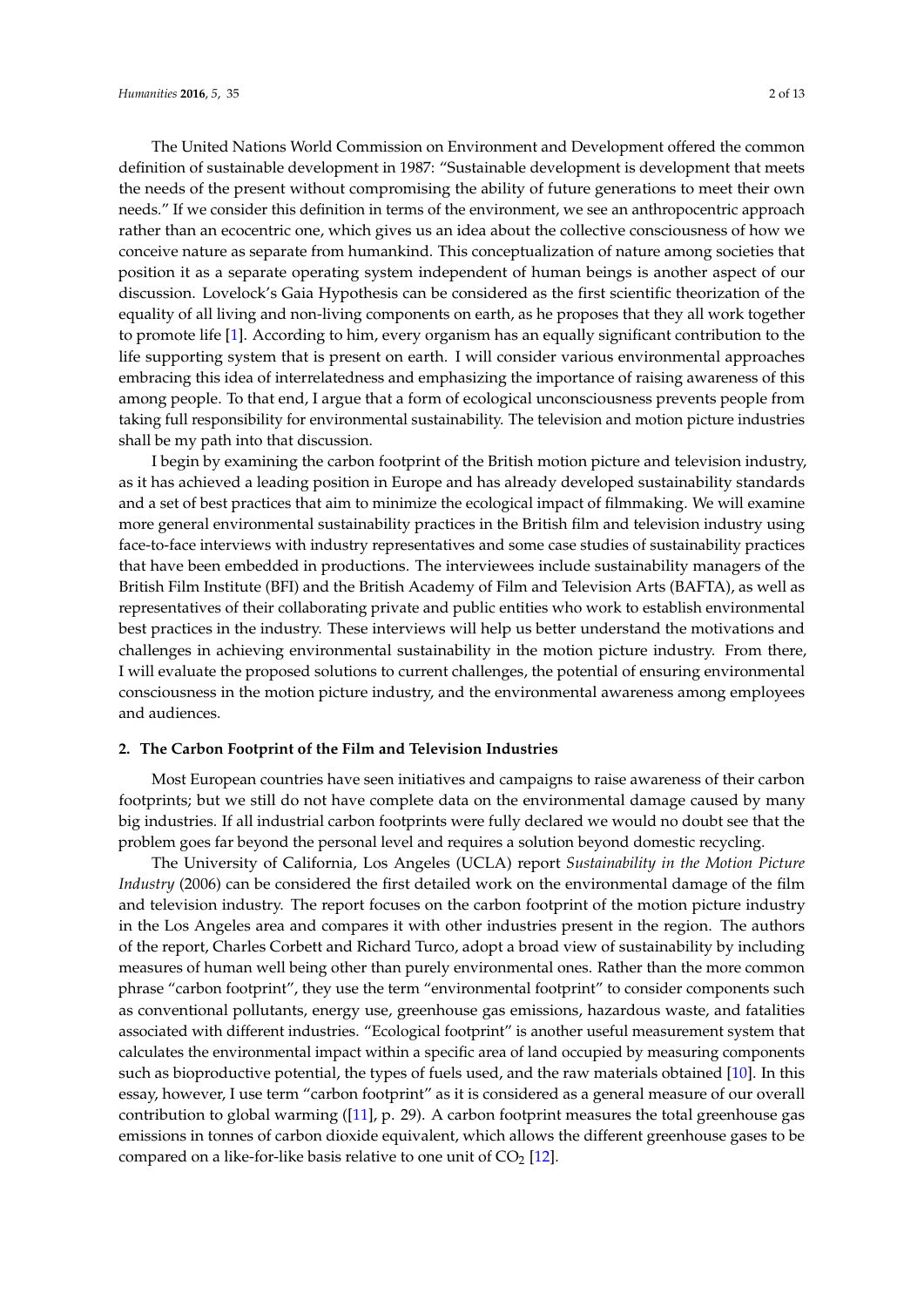According to the UCLA report, the motion picture industry is the largest contributor to conventional air pollution within the Los Angeles metropolitan area, creating more pollution than sectors such as aerospace, hotels, apparel and semiconductor manufacturing ([\[2\]](#page-10-1), p. 10). The energy consumption and greenhouse emissions of the motion picture industry also come close to the<br>media program and manufacture ([2]  $\pm$  12). Industry the propella program and last of American aerospace and apparel industries ([\[2\]](#page-10-1), p. 12). Indeed, the overall environmental costs of American media production is made manifest in a report by the Political Economy Research Institute entitled<br>"Misfortune 100: Top Corporate Air Political Economy Research Institute entitled "Misfortune 100: Top Corporate Air Polluters in the United States", which shamed media owners by<br>Religion that the annual carbon 1.2.16.22 and 20 annual carbon  $(12)$  and 2) placing them at Numbers 1, 3, 16, 22 and 39 on the list ([\[13\]](#page-11-4), p. 2). consumption and greenhouse emissions of the motion picture industry also come close to the placing them at the number of a theory are resident to the list of  $G$ 

The British Film Institute's (BFI) Research and Statistics Unit estimate that the annual carbon The British Film Institute's (BFI) Research and Statistics Unit estimate that the annual carbon footprint for UK film production might be  $149,760$  tonnes  $[5]$ . A tonne of carbon dioxide equivalent is approximately equal to 2160 miles driven by an average passenger vehicle [\[14\]](#page-11-5). According to Melanie Dicks, a producer and sustainability consultant at London-based company Greenshoot, a blockbuster film, one that is lavishly produced and has wide popularity, emits between 2500 and 3500 tonnes of carbon; a more modest film with eight to 10 weeks' shooting produces between 500 and Fourth of the BaFta Albert modest film with eight to 10 weeks shooting produces setween 500 and 750 tonnes while a typical low budget film with approximately four weeks' shooting can emit about 100–250 tonnes [\[15\]](#page-11-6). Year three report of the BAFTA Albert Consortium, a collaborative body of UK's leading production companies and broadcasters to develop sustainability in the industry shows that, in 2014, the average carbon footprint of a television program was 9.4 tonnes per hour of broadcast time.  $b$  blockbuster film, one that is lavished and has wide popularity produced and has wide popularity, emitted and has wide popularity, emitted and has wide popularity,  $\mathbf{r}$ and *a* typical low budget film, one that is lay budget in which approximately found between 2000 tonnes  $\frac{100}{100}$  of  $\frac{100}{100}$  in the industry  $\frac{100}{100}$  of  $\frac{100}{100}$  in the industry in the industry in the industry in the industry in the industry in the industry in the industry in the industry in the industry

To be sure, these figures are low compared to other sectors of the economy. According to figures for 2013 [Figure [1\]](#page-2-0), the energy supply, water and waste sectors are responsible for the highest carbon emissions in the motion of the motion includes the motion includes the motion includes the motion includes the motion i emissions in the UK, while the art and entertainment sector, which includes the motion picture industry,  $\frac{1}{2}$ is among the sectors with the lowest greenhouse emissions  $([16]$  $([16]$ , p. 6). However, even if these statistics examine sectors separately, all industries should be considered as a whole in terms of environmental sustainable values. They share resources and services and services and services and services. The motion of the motion of sustainability because they share resources and services. For example, the motion picture industry contributes to the carbon emissions of the energy supply, water and waste sectors.

<span id="page-2-0"></span>

**Figure 1.** Greenhouse gas extending the sector, 2013. In the sector, 2013. The Sector, 2013. In the Sector, 2013. In the Sector, 2013. In the Sector, 2013. In the Sector, 2013. In the Sector, 2013. In the Sector, 2013. Figure 1. Greenhouse gas emissions by economic sector, 2013. UK residency basis. (Source: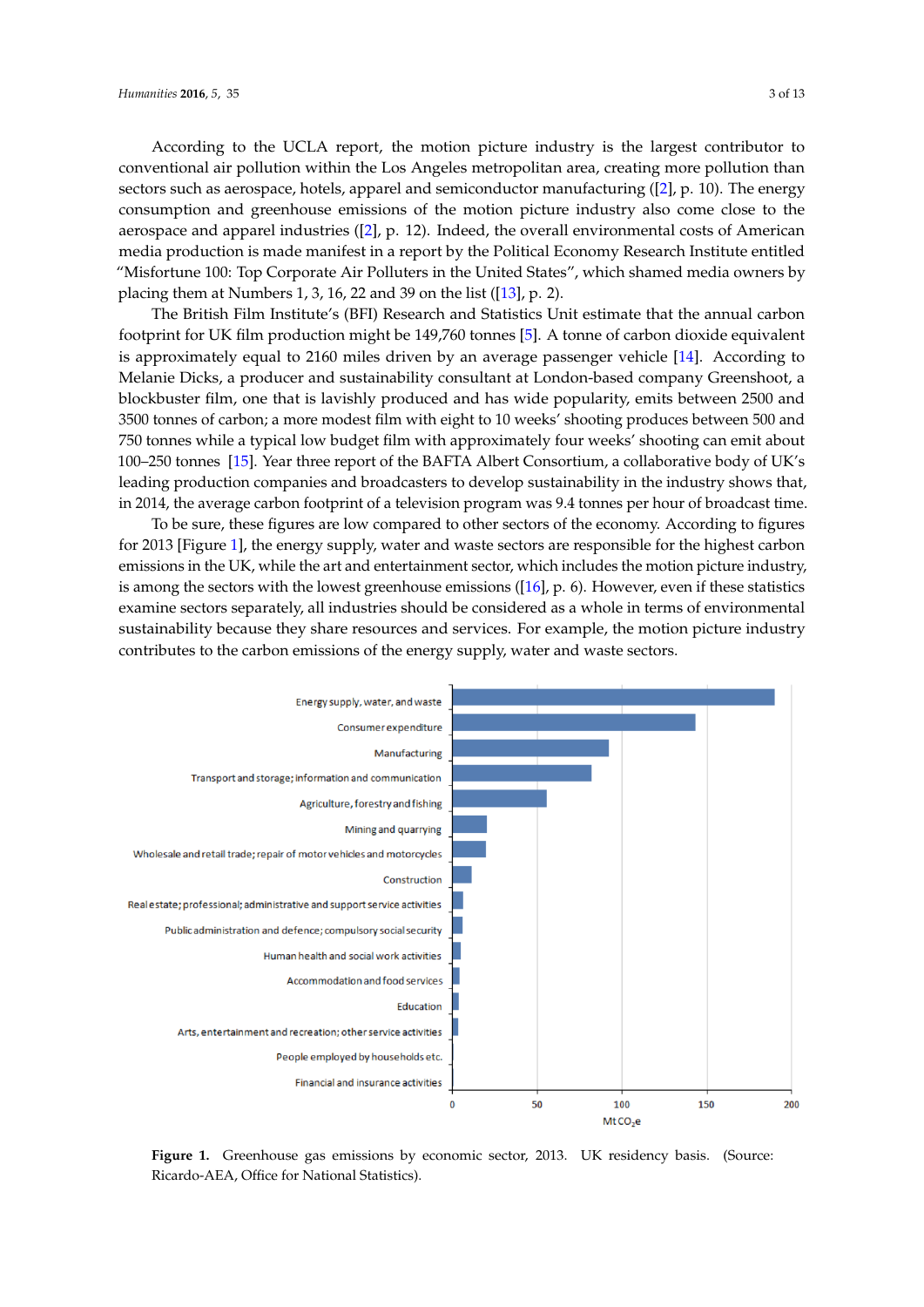The contributors of carbon emissions in a film production can vary. They may be electricity, physical materials, fuel, or food waste. One might think that energy usage would be the most significant element in creating a carbon footprint, but that can change according to the quality of shooting and technical conditions in filmmaking. For example, it is now possible to decrease emissions from the grid compared to older lighting technologies by employing more innovative low energy lighting (LEL) solutions.<sup>2</sup> However, a studio shooting for a period film that requires a large amount of physical material might have higher emissions associated with construction than for energy consumption, depending on the materials used in set construction such as metal, timber, medium density fibreboard (MDF) and plastic. Not all films are produced alike, but everybody travels to get to the set. Moreover, set and equipment transportation can cause significant carbon emissions. In addition, the diesel generators that are commonly used in outdoor shoots also emit carbon if they are not powered by non-carbon-based alternative energy. Everybody on a film set also eats, so food waste that does not go to composting or recycling can contribute to methane gas emissions from landfills.<sup>3</sup>

The Department for Environment, Food and Rural Affairs' (DEFRA) "waste hierarchy" ranks waste management options according to what is best for the environment ([\[19\]](#page-11-8), p. 3). It gives priority to reducing waste in the first place and then to preparing it for reuse before the recycling option. According to some studies on environmental justice, green movements should deal with reducing waste production at the source instead of regulating waste disposal ([\[20\]](#page-11-9), p. 49). Greening practices in the British film and television industry vary, but according to our interviews and the case studies made by the BAFTA, BFI and Greenshoot, most common practices seem to be related to recycling; however, reducing waste and energy or fuel use during the whole production process is still not very common in practice.<sup>4</sup>

#### **3. Environmental Sustainability Practices in the British Film and Television Industry**

In the UK, there is a promising collaboration between the film and television industries, led by the BFI and BAFTA, for developing environmental best practices, but for now this collaboration is limited to organizing meetings and sharing reports.

Environmentally friendly practices in the British television industry started with the creation of the Albert Consortium in 2011. Albert is a carbon calculator for on-screen productions that was developed and piloted in-house at the BBC in 2010. The BBC shared Albert with the industry through a partnership hosted by BAFTA. Currently, the BAFTA Albert Consortium creates a space for partners like BBC, ITELEVISION, SKY and Channel 4 to set the direction for the rest of the industry.

There is strong collaboration and industry support for environmental sustainability within the British television industry with a growing consortium that has increased its membership by 20% on a year-by-year basis ([\[4\]](#page-10-5), p. 3). The Albert Consortium aims to raise program makers' awareness of environmental sustainability issues and educate them about taking certain actions when filming. It highlights to production companies and broadcasters the environmental impact of their actions. Albert is designed as a tool to be used by producers and production managers, because there is a common agreement in the industry that the decision making and tracking of environmental sustainability should come from the top. Therefore, the tool is composed of questions that program makers can answer, such as the amount of money spent on certain suppliers and materials. It shows the carbon footprint of a production in tonnes per hour of output and the equivalent of that in terms of

<sup>&</sup>lt;sup>2</sup> Low Energy Lighting (LEL) solution is the combination of efficient lighting equipment, design and management. It will reduce energy consumption, cooling requirements and reduce the frequency of lamp replacement ([\[17\]](#page-11-10), p. 4). According to the BBC Arup Low Energy Lighting Guide for Television Productions, LEL options can save at least 75% of the energy consumed by traditional lighting such as tungsten softlights with comparable effects ([\[17\]](#page-11-10), p. 23).

<sup>3</sup> In landfills, organic materials, like food scraps and yard trimmings, are broken down by bacteria to produce methane. Methane, a potent greenhouse gas, has been shown to have a warming potential of 21 times that of carbon dioxide [\[18\]](#page-11-11).

<sup>&</sup>lt;sup>4</sup> For some case studies of sustainable practices in the British film and TV industry, see: [\[21\]](#page-11-12).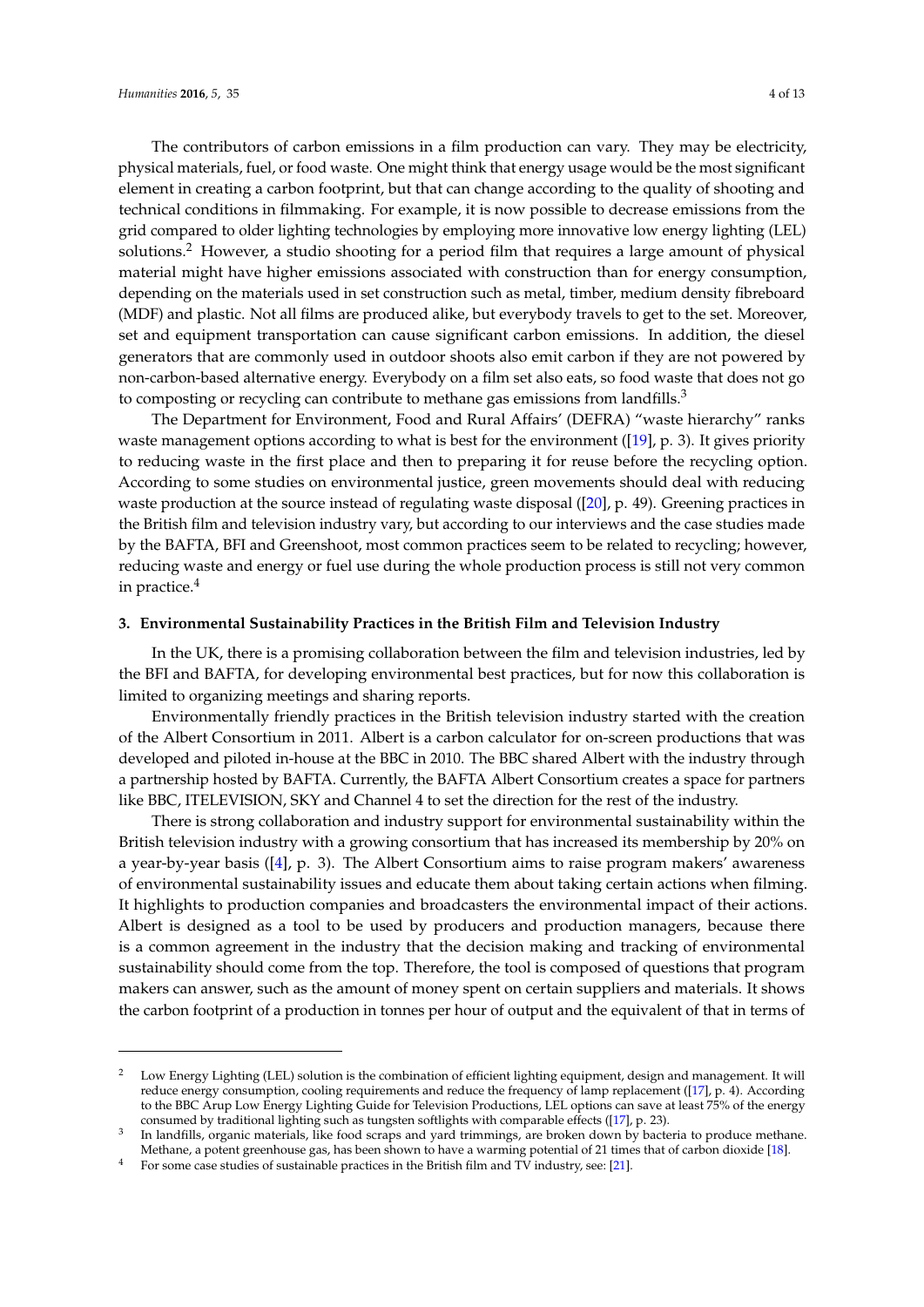the average carbon emissions in the UK per year so that it can clarify the environmental impact of a program for the users.

However, the film producers typically do not use the Albert carbon calculator, despite it being made free to the industry. Rather, private consultants are used instead. Film producers or production managers do not usually deal with sustainability management themselves; it is more common to hire a consultant. Greenshoot, for example, is a private environmental and sustainability consultancy company that has its own carbon calculator called START (Sustainability Tracking Asset Repurposing Tools) that they developed with an independent energy consultant company [\[15\]](#page-11-6). As one of my interviewees stated, the bigger the production, the more you have got to manage, and it can be a big task for somebody to undertake [\[22\]](#page-11-13). For these reasons and more, the film industry typically employs outside consultants to mange its sustainability practices.

The BFI announced its aim to have a leading position in the British film industry by signing a sustainability policy in 2012. It encourages film productions to embed sustainable practices in their processes by supporting case studies and the training of film crew in collaboration with private consultancies.<sup>5</sup> The starting point of the sustainability agenda for the British film industry was the British Standard 8909 created in 2011 by an initiative of the UK Film Council. This standard specifies requirements for a sustainability management system for film. BS 8909 addresses sustainability in a broad sense, including economic and social aspects such as the contribution to diversity, stability of the local economy, ethical business practices, community relations, fair wages and child labor. If a production wants to be BS 8909 compliant, it has to apply all of these policies. As it has a very broad scope, most of the companies in the film industry choose to incorporate environmental sustainability practices separately instead of embedding the standard as a whole in their processes. According to Melanie Dicks of Greenshoot, there are about 800 production companies in London and only around 2% practice sustainability management; any increase in that percentage will depends on legislative regulations such as sanctions or incentives that benefit the environment [\[15\]](#page-11-6).

In both the film and television industries, sustainability practices depend on voluntary action and are not yet highly embedded. The BFI aims to embed sustainability in the film industry in a broader sense in the future. However, so far, it is in a position to reduce the environmental impact of the film industry through mentoring. It shares information and ideas on green filmmaking and organizes discussions with the film industry through panels and conferences. However, it is in the process of developing some regulations such as adding a new criterion for sustainability to its funding conditions that would encourage more companies to take action.

There are currently 220 television production companies who signed up to use Albert [\[24\]](#page-11-14). Among these companies, only SKY has made Albert mandatory for its programs. In order to sell a production to SKY, producers must meet certain criteria, one of which is that the show's carbon footprint has to be measured by Albert. Except for SKY, however, using Albert remains optional in the industry. The BBC says that they expect to make Albert obligatory at some point [\[22\]](#page-11-13). But as of now, they use Albert as a voluntary program for producers so as not to overload production companies with new mandates.

Recently, the television industry developed a new plan—Albert+ – to give a clearer set of instructions on how to reduce a production's carbon footprint out of concern that producers were not taking action to reduce their footprint after measuring their activities with the Albert carbon calculator. Albert+ also offers a reward system. There are three levels (One, Two or Three Star) of Albert+ certification as measured by the range and complexity of green practices during each production. The new system was piloted by the BBC 2014 with at least 10 programs such as *Trollies*, *Springwatch* or *Invictus Games* that now display the Albert+ logo on their end credits. Their best practices include cutting stage power needs, sourcing pre-used set dressings, helping feed local livestock with surplus

<sup>&</sup>lt;sup>5</sup> Green Production Training is a program carried out by Greenshoot in partnership with Screen South and Creative Skillset, funded by the National Lottery via the BFI, and through the Skills Investment Fund (SIF). For more information: [\[23\]](#page-11-15).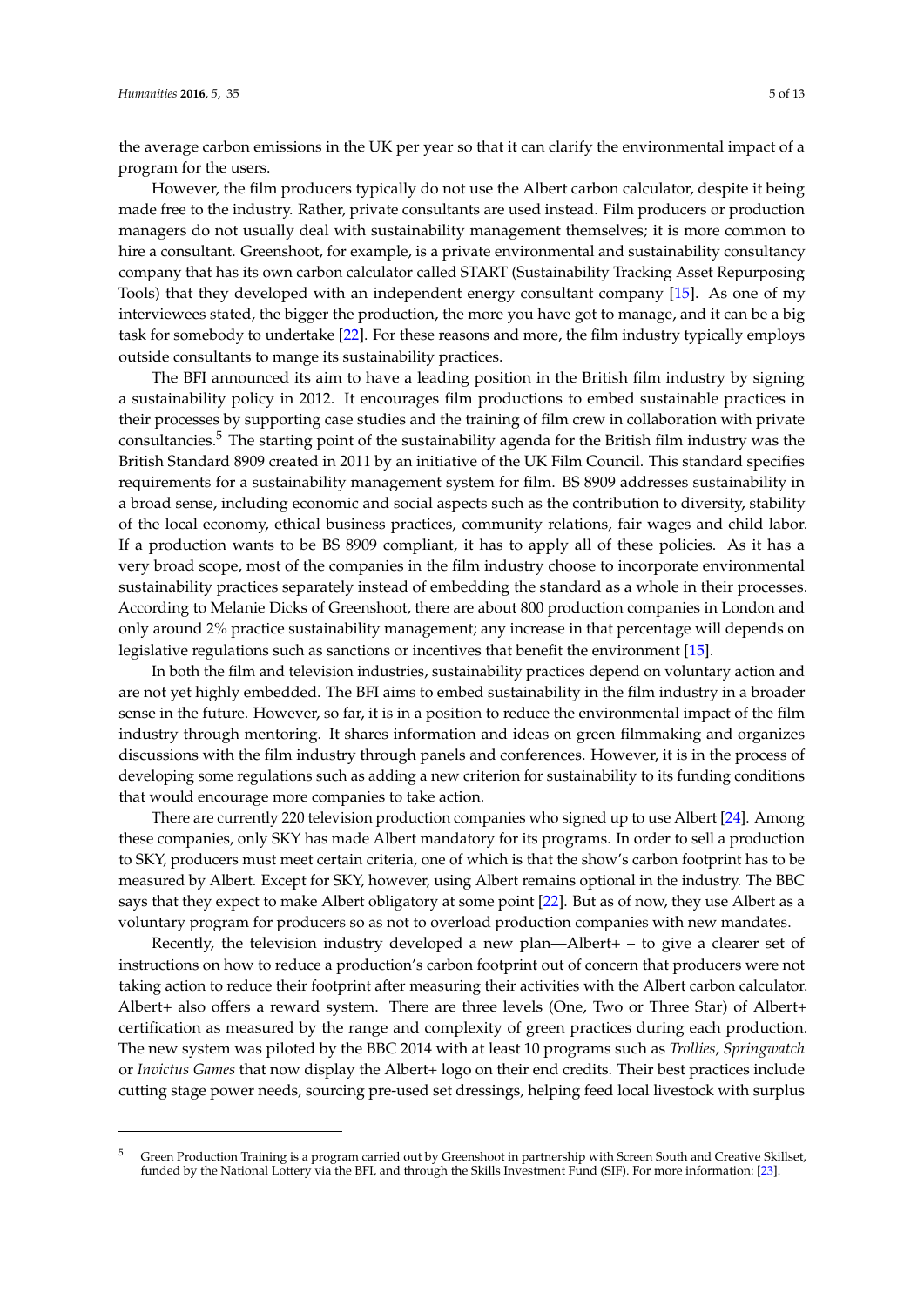fresh produce, carpooling and using low carbon generators ([\[4\]](#page-10-5), p. 7). In the coming years, the BBC expects to expand the Albert+ certificate system to all other broadcasters and production companies working with the BAFTA Albert Consortium [\[22\]](#page-11-13).

#### **4. Steps towards Better Practices in Film and Television**

For sustainability practices to be coherent and fully embedded throughout film and television production the entire pre-production process must be considered, including a full analysis of the script before shooting begins. There are many issues and practices to consider. As an example, the use of MDF as a set building material raises important concerns for those interested in sustainable film production [\[25\]](#page-11-16). First of all, it does not break down easily nor can it be recycled. There are also concerns that its fibers and dust compromise human health and may even be carcinogenic depending on the formaldehyde levels of the product. Formaldehyde is classified in the UK, and in the European Union as a carcinogen and it carries the hazard statement "suspected of causing cancer" [\[26\]](#page-11-17). Instead of using MDF, sustainable set recycling companies encourage the use of recyclable wood that can be regrown and reused [\[25\]](#page-11-16).

After a film shooting, the sets are smashed up and put into skips that are sent off to general landfill [\[27\]](#page-11-18). Recycling or upcycling are the sustainable alternatives of dealing with set waste. In that case, materials such as metal or timber are separated and sent to recycling stations. However, many materials, props and set pieces, such as the windows, doors, electrical components, hanging irons, and casters, can be used again and upcycled by the industry as opposed to purely recycling them. Some British companies such as Scenery Salvage collect useful props, costumes and set pieces for second hand usage or repurposing [\[27\]](#page-11-18). Reuse of old props and sets instead of buying new ones is also a sustainable practice that can reduce the carbon footprint of a film production.

Other best practices to reduce carbon in a film production include using energy efficient lighting and generators, using less paper, hiring local crew to lower emissions from transport and accommodation, having local and seasonal food to reduce food miles and imports, and, if the food is imported, at least paying attention to fair trade and organic options.

Though controversial, another potential common practice is offsetting, by which a production company can retire the carbon in a set by giving money to plant some trees or apply a best practice in some other component of the production to offset the carbon emitted during set construction. In terms of waste hierarchy, however, this practice may be near the bottom, as the amount of waste remains stable. Others have critiqued offsetting for its presumed lack of scientific legitimacy stemming from the inherent uncertainty of calculating the carbon footprint of particular activities (such as set building) or the moral complications of discharging environmental duties by pricing carbon [\[28](#page-11-19)[–30\]](#page-11-20).

#### **5. Motivations and Challenges**

Applying best practices for reducing the carbon footprint of a film production requires changing the habits of individual people *and* the industry in general. According to the interviews undertaken for this project, however, the motivations and incentives for changing habits in the industry vary. That said, self-engagement creates an ethical motivation and can encourage people to take action for environmental good. Interviewees mostly believe that environmental consciousness is something that people can embrace easily when explained.

Financial expectations can be an incentive since applying sustainable practices helps companies save money in many ways. As an example, landfill carries a very high tax in the UK, with a price of £140 a tonne. The set recycling company Scenery Salvage, on the other hand, charges £75 a tonne for their service because they recycle or upcycle 95% of sets while only 5% goes to landfill [\[27\]](#page-11-18). The sustainability consultancy company Greenshoot offers another example from a film shoot where they managed to reduce the waste budget from £350 a week to £60 [\[15\]](#page-11-6). Some sustainable practices like LED lights, setting up accounts with green taxi services or installing solar panels for energy are also longer-term investments that would lower production costs in time.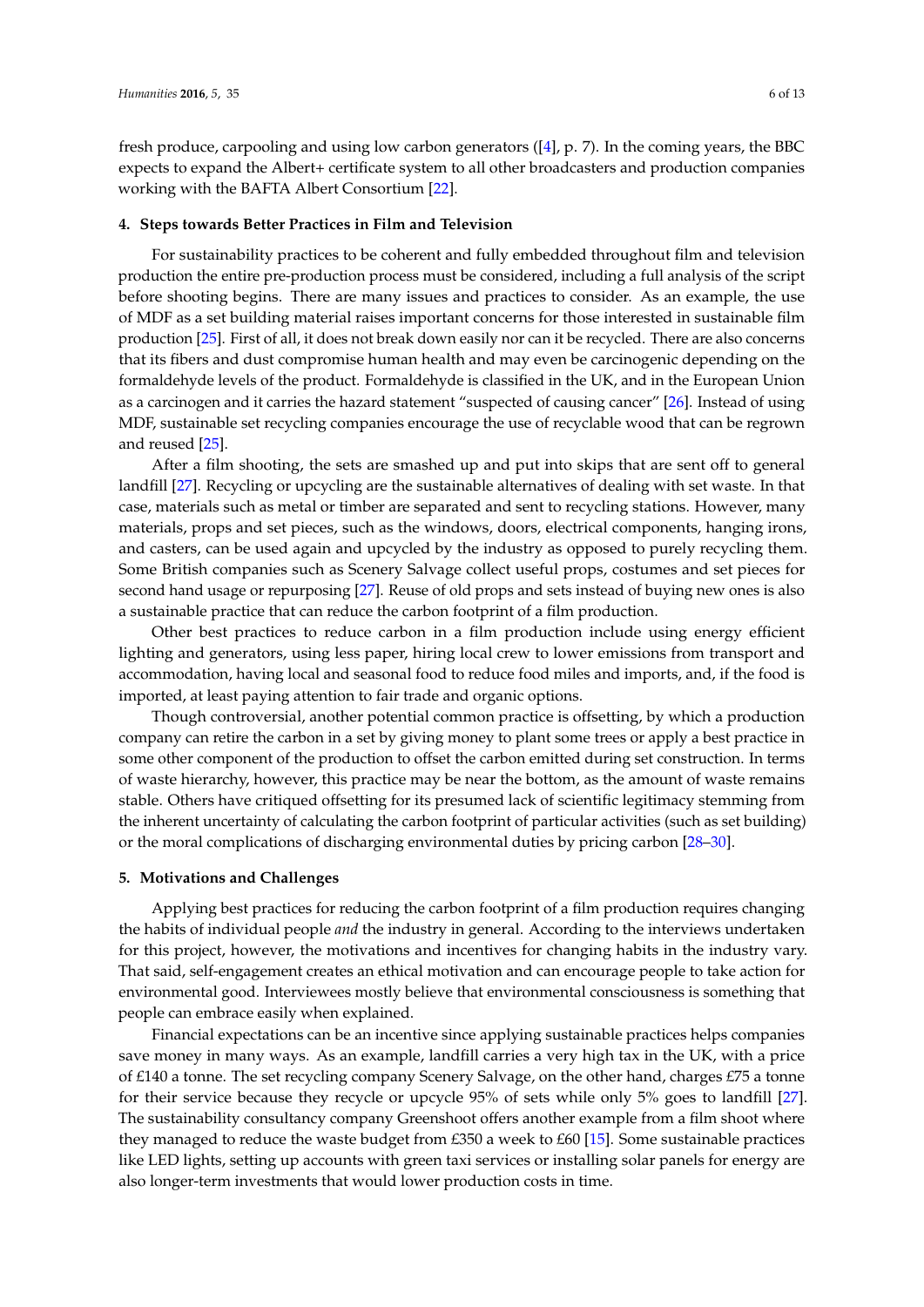An analysis using the Morgan Stanley Capital International World Index shows that companies that improved their sustainability performance between 2006 and 2008 financially out-performed their peers in the next two years by more than 11% [\[31\]](#page-11-21). In their UCLA study, Corbett and Turco also indicate that the best environmental practices turn out to be economically beneficial as they lead to savings in cost or often, and more importantly, time ([\[2\]](#page-10-1), p. 3). However, in the same report, one of the interviewees mentions that cost savings might have to be as high as \$100,000–200,000 for a larger production to actually change its behavior ([\[2\]](#page-10-1), p. 23). As the scale of the production gets bigger, the expectations of cost saving become higher as well.

Environmental sustainability can be a marketing tool, so reputational benefit is another motivation for the production companies and broadcasters. My interviewees believe that environmental practices will bring the productions recognition among peers and also among audiences in the future. That might create a public awareness of environmental issues and also put pressure on more production companies to apply best practices.

Applying good practices for environmental sustainability is still not a completely mainstream activity in the British film and television industry. Aaron Matthews, the sustainability manager of BAFTA, admits that the industry is still celebrating some really small successes like people not using disposable water bottles and printing on double-sided paper [\[24\]](#page-11-14).

In specific areas, the technology and the suppliers are not yet as well developed as they need to be to provide the productions what they need. For instance, low carbon technologies such as solar power or waste vegetable oil that can be used in specially conditioned generators to replace diesel are not widely used in the industry as few of the major suppliers can currently provide them [\[22\]](#page-11-13). So, that means you would have to buy an additional service alongside the standard kit that you are already hiring in, which obviously costs more. Another challenge for the British film and television industry is that the suppliers are mostly based in the South of England, so even if you wanted to use alternative energies to replace a diesel generator on a set, the potential for carbon emissions linked to transport increases if you want to make a film in, for example, Scotland [\[22\]](#page-11-13).

Another challenge is the general structure of the film industry. Squeezed pre-production timeframes might not be adequate most of the time for making decisions that will change habits in terms of suppliers and production practices. This is similar to what Corbett and Turco mention in their report on Los Angeles, that there is "waste caused by fear" in the film industry. A lot of last minute changes make it difficult to establish a budget for waste management planning, which in turn causes more waste ([\[2\]](#page-10-1), pp. 34–35). My interviewees also mentioned that the large number of freelance workers present challenges for those hoping to embed sustainability initiatives more widely in the industry. Corbett and Turco come to similar conclusions in their report, saying that the highly decentralized nature of the film industry, with its focus on short-term, ever-changing production teams rather than long-term physical supply chains, stands in the way of the industry adopting many of the environmental programs that are common in more traditional industries ([\[2\]](#page-10-1), p. 3).

The situation seems quite different in the television industry because television programs are more scheduled and stable in terms of content. This obviously allows more time and practice for planning environmental sustainability. At the same time, the scale of television production is generally smaller than film production, which makes it easier to incorporate or make a decision to experiment with some green practices such as using waste vegetable oil in generators or using solar power for the whole shoot. Such factors help explain why the overall standard of best practices seems higher, and the collaborative commitment to embed them is stronger in television than it is in the film industry.

In the end, environmental sustainability in the British film and television industry remains a voluntary practice that depends on one's sense of moral imperatives rather than particular financial or legislative imperatives. If people in the industry have circles of professionals that they work with, they will want to keep working with those people. According to Melanie Dicks from Greenshoot, the reaction of the film industry about a change in general can be, "If it is not broken why fix it? Why should we do anything?" [\[15\]](#page-11-6).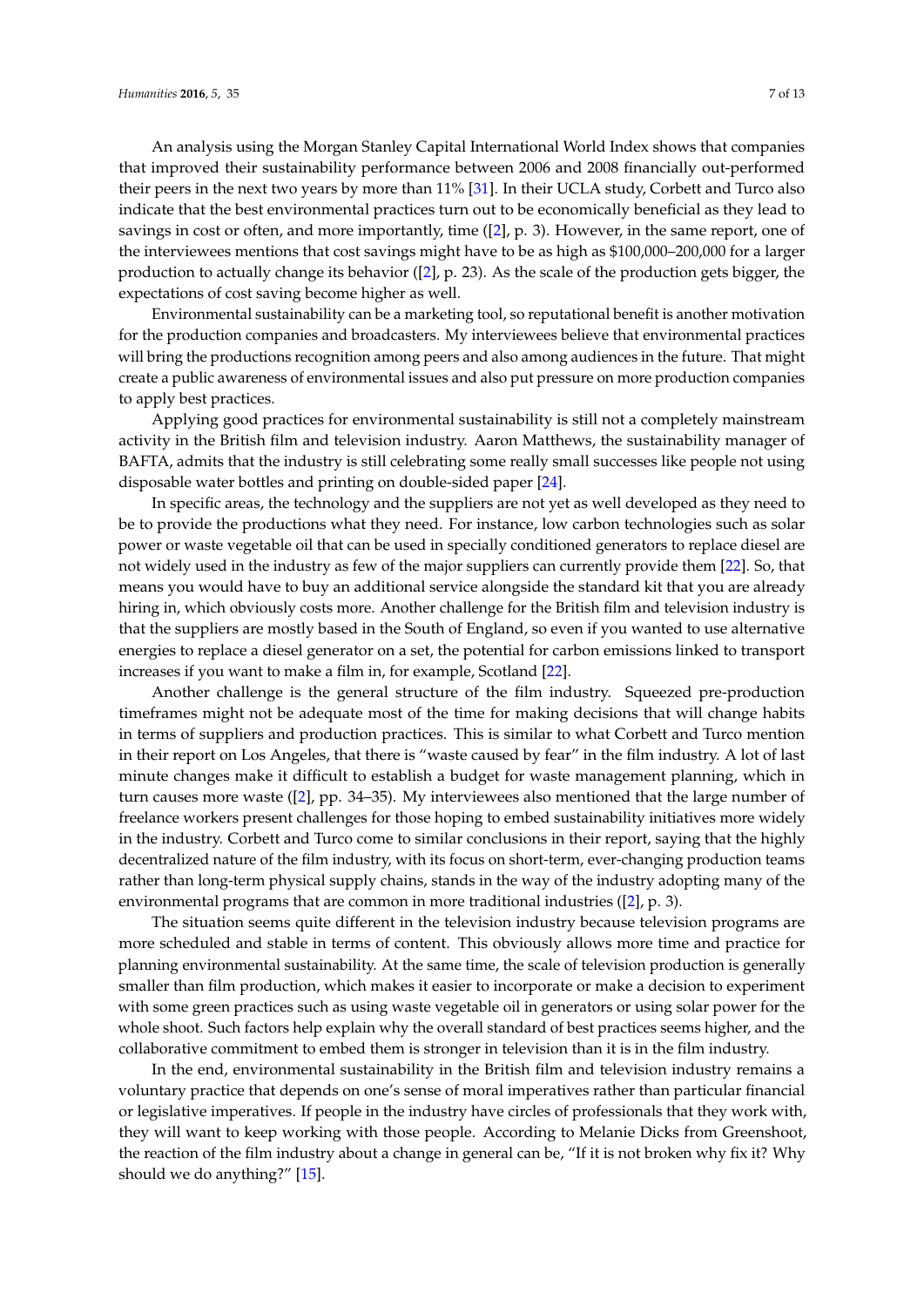## **6. Proposed Solutions**

Green leaders in the film and television industry have proposed some solutions and prospective actions to take to enhance sustainability. There is a common opinion in support of the necessity for governmental action. There is work underway to make British Standard 8909 an international standard, which might eventually become a legitimate requirement for the whole industry. On the other hand, the BFI has an agenda for including sustainability criteria in the National Film Fund and formally demanding the industry to participate in best practices. Other ideas that have been mentioned include developing a new green film fund and green award system in the UK [\[15](#page-11-6)[,32\]](#page-11-22).

Leadership remains an important element, as all interviewees believe that decision making about embedding environmental sustainability should be regulated at the managerial level. At the same time, staff commitment is considered another requirement that can be achieved by educating and motivating the staff. Along these lines, the BAFTA Albert Consortium organizes trainings such as "Carbon Literacy for Broadcast Media" that have been devised through a partnership with several media outlets to instruct the industry about green program making  $([4], p. 8)$  $([4], p. 8)$  $([4], p. 8)$ .

Martin Kern from Scenery Salvage thinks that educating film students, who represent the future of the industry, is also an efficient way to create a change in behavior in the long term [\[27\]](#page-11-18). For instance, Scenery Salvage works with some film and art schools by providing them used materials and props for their projects and giving seminars on set recycling [\[27\]](#page-11-18). Besides the staff and students, creating awareness among audiences is another effective way of promoting good environmental practice in the industry because audiences could become demanding as they become aware that the media that they enjoy has an environmental impact.

The current digital direction of the current film industry is sometimes considered a development that might help filmmaking become more environmentally sustainable. Sony Pictures, for example, has declared the transition from physical to digital production and distribution as one of its environmental goals [\[33\]](#page-11-23). Brad Stewart, a communications executive and columnist on social media and green marketing, sees digitalization as a hope for a greener film industry and claims that the industry could expand by moving to a more pervasive distribution model and maintaining a low carbon footprint with a reduction in transport and material costs [\[34\]](#page-12-0). Similarly, the ecocritics Robin Murray and Joseph Heumann mention that *Slumdog Millionaire* and *Avatar*'s digital production represent large steps towards the "greening" of Hollywood ([\[35\]](#page-12-1), p. 187).

The recording, post-production, and distribution process in the film and television industry have become ever-more digitized, so distribution costs and carbon emissions from transportation and the production of film can be significantly reduced. Murray and Heumann argue that the transition to digital ends the chemical links of producing film prints, eliminates the need to create and deliver thousands of prints for exhibition, and obviates the need to destroy the prints after their theatrical runs ([\[35\]](#page-12-1), p. 187).

Aside from relying on toxic chemicals, the process of manufacturing film print for photography and motion pictures also depends on the meat industry, an industry that itself carries a big carbon footprint and requires a supply of water.<sup>6</sup> The light-sensitive silver salts that create a visible image when exposed to light are suspended in a thin layer of gelatin, one of the chief ingredients of which is collagen that is produced by boiling the bones and tissues of animals ([\[37\]](#page-12-2), p. 18). At the end of the century, Kodak supplied 80% of the world's film stock and was using 35–53 million gallons of fresh water a day for this process; since the 1970s, most of the wastewater had been collected in a treatment plant in order to comply with America's Clean Water Act ([\[13\]](#page-11-4), p. 73). On the other hand, the amount of waste from the manufacturing of film is high considering that only about 10 million pounds of film

<sup>6</sup> According to the report of the Food and Agriculture Organization of the United Nations, the international meat industry generates roughly 15% of the world's greenhouse gas emissions [\[36\]](#page-12-3).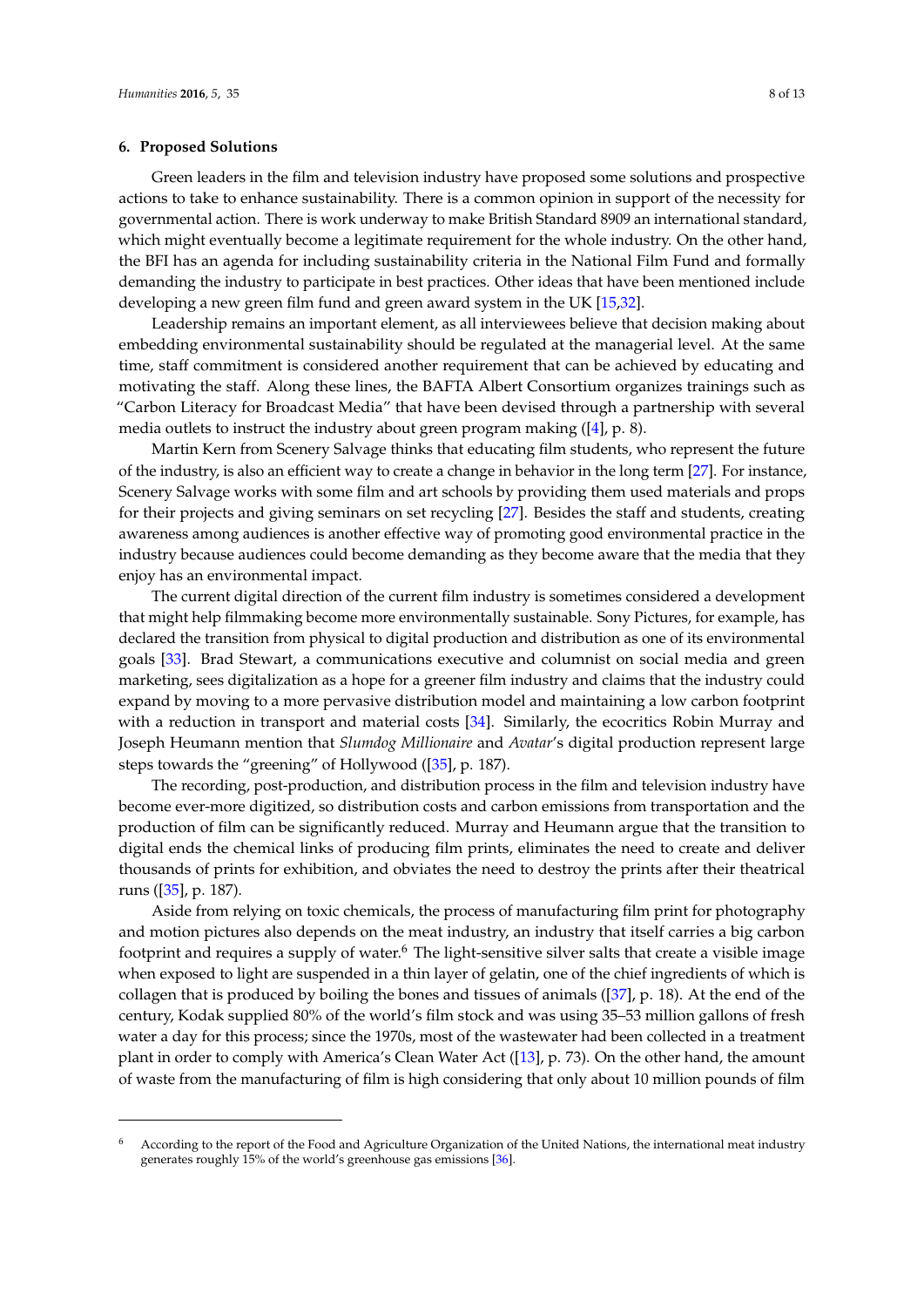stock, of the 35 million pounds created annually, is recycled in the Los Angeles area that represents the heart of the industry  $([2], p. 25)$  $([2], p. 25)$  $([2], p. 25)$ .

However, we still do not know the full environmental impact of digital processes compared to traditional filmmaking. There are no certain figures yet, but for instance editing requires large amounts of energy as shoots can take longer now thanks to new technologies, which means more time spent editing, hence more energy.<sup>7</sup> One interviewee claims that once renewable energy can be adopted on a larger scale then we can talk about a greener industry with digitalization [\[24\]](#page-11-14).

The fact that technology changes so quickly leads to excess waste. In 2007, the US Environmental Protection Agency (EPA) reported that "of the 2.25 million tons of televisions, cell phones and computer products ready for end-of-life management, 18% (414,000 tons) was collected for recycling and 82% (1.84 million tons) was disposed of, primarily in landfill" ([\[13\]](#page-11-4), p. 3). Similarly, Richard Maxwell and Toby Miller have called attention to the process by which electronic waste is destroyed in order to collect valuable metals such as gold, silver or copper, and how this process, in turn, creates serious health risks to bones, brains, stomachs, lungs, as well as potential birth defects and disrupted biological development in children ([\[13\]](#page-11-4), p. 3).

## **7. Conclusions**

Timothy Luke, professor for environmental politics and cultural studies, poses important that the concept of sustainability: "Sustainable under what conditions?" or "Sustainable at what level of human appropriation?" ([\[39\]](#page-12-4), pp. 21–22). It is vital that we recognize that all actions have interrelated environmental impacts. This view resembles the physicist Fritjof Capra's holistic vision that acknowledges the interdependence of all physical, biological, social and cultural elements ([\[40\]](#page-12-5), p. 265). In the case of the motion picture industry, we might ask: is it sustainable at the level of pre-production, production, post-production and distribution processes, including launch events, by-products, global marketing and screenings, within the overall process of a growth economy? Unfortunately, when we consider the business perception of sustainability that gives priority to profits, it is hard to say that crucial aspects of human and non-human nature are current priorities on all levels of the motion picture industry.

Our current model of business as usual in making profit from blockbusters—with their associated consumer by-products, international festivals, and global distribution networks—challenges sustainability and ultimately lowers the level of these industries as measured by the waste hierarchy. As one interviewee said, finance and carbon dioxide are so tightly linked that when you have an expensive production and all its associated outcomes, a big environmental impact is almost inevitable. Unless a change towards more environmentally friendly options in overall business activities is achieved, investing in sustainability departments by big studios will remain a mere marketing practice—in a sense, a green washing act.

By way of example, David Ingram points out the contradictory position of The Disney Company in terms of environmental and social aspects of sustainability. Despite being one of the founders of Environmental Media Association (EMA), an organization that espouses green practices and promotes environmental issues in Hollywood movies, Disney was accused of labor abuses in its licensed garment manufacturing factories in Haiti by the National Labor Committee, now the Institute for Global Labor and Human Rights ([\[41\]](#page-12-6), p. 21). Ingram also mentions Disney's campaign of product franchising for the "environmentalist" movie *The Lion King* in collaboration with large multinational corporations such Burger King, Mattel, Kodak, and Nestlé, thus highlighting a contradiction with the deep ecological rhetoric of the film  $([41], p. 24)$  $([41], p. 24)$  $([41], p. 24)$ .

Is it a solution to produce fewer films or television programs? Probably the real problem is not the amount of productions but the way we produce them and the way that the industry operates

See a related article: [\[38\]](#page-12-7).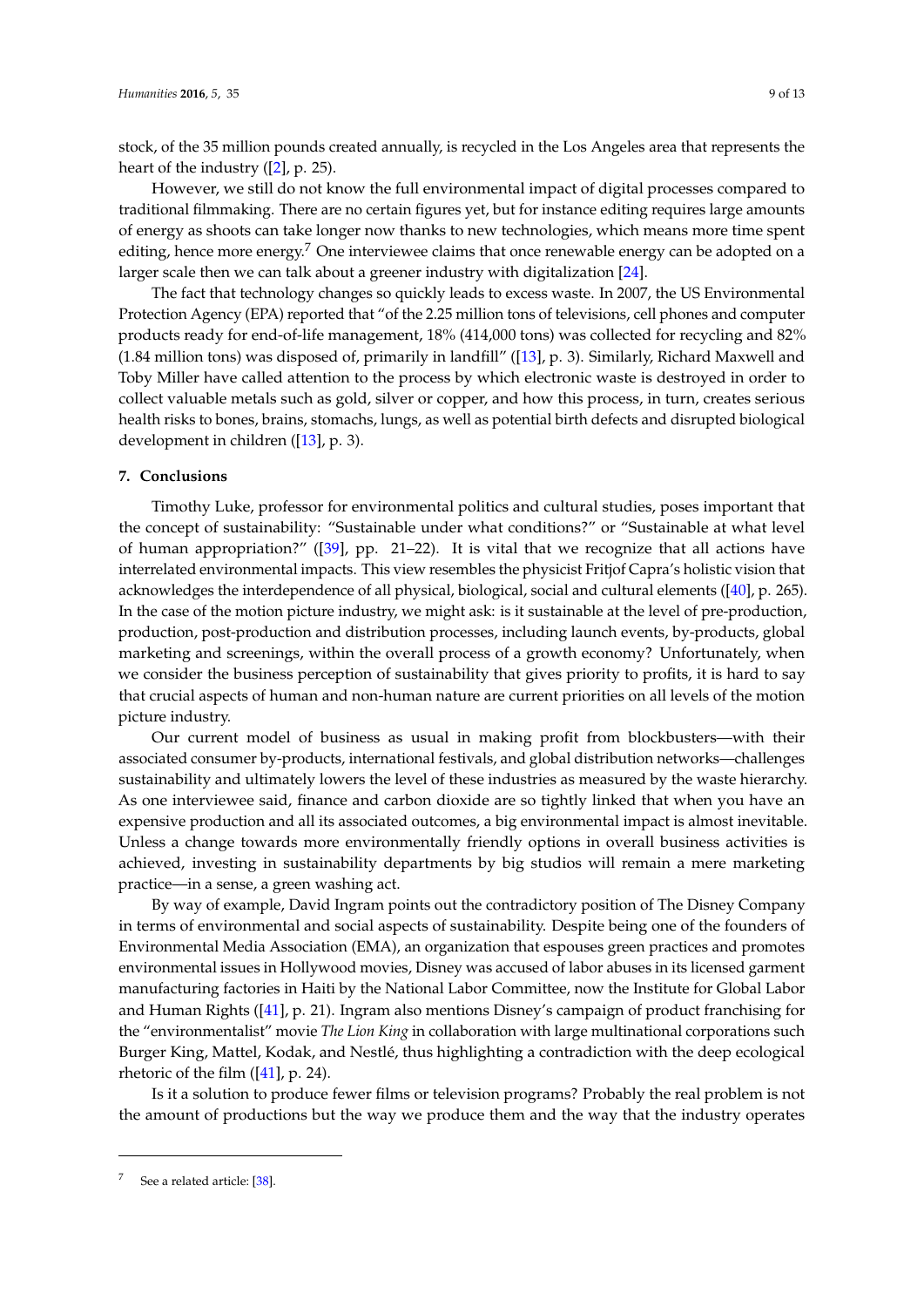within current economic and industrial regulations. These models depend on a strong anthropocentric approach such as the popular definition of sustainable development. As Vandana Shiva says, it is all-too-common to make decisions about resource use according to market rules and not to nature's limits, a habit that leads to the separation of "ecology from economy" ([\[42\]](#page-12-8), p. 15).

Current practices applied in the motion picture industry at the level of companies and establishments do not seem sufficient to embed environmental sustainability in a broader sense. As mentioned in the interviews, there is an important need to transform environmental best practices from being only voluntary initiatives into legislative and financial imperatives. For instance, fulfilling the expectation of achieving cost savings through best practices, especially for big budget productions that have a higher environmental impact, seems possible by making environmentally friendly services more advantageous and preferable with financial privileges. At a governmental level, this can be regulated by legislation that includes tax breaks for sustainable products and services such as energy efficient lighting or solar energy, as well as high taxes on unsustainable products and materials such as MDF or fossil fuel. The increased landfill tax in the UK offers a good example of that approach.<sup>8</sup> Herman Daly proposes limits to throughput as one of the institutional changes that can be made. This would require the "government setting aggregate depletion quotas on each basic resource and auctioning off the quota rights to individuals and firms" ([\[44\]](#page-12-9), pp. 98–99). James O'Connor also says that national budgets could assign high taxes to raw material inputs (e.g., coal, oil, nitrogen) and certain outputs (e.g., gasoline, chemical building blocks), meanwhile placing value added taxes on a wide range of environmentally unfriendly consumer products (cars, plastic products, throwaway cans) ([\[45\]](#page-12-10), p. 237).

On the other hand, interviews and previous research highlight that the development of environmental sustainability in the film industry is strongly linked to issues related to the industry's general structure and working conditions. Industrial barriers such as people working on a freelance basis, squeezed production times or last minute changes that restrict the efficient application of environmental best practices should be resolved. In that sense, there is need for a general reconstitution in the film industry by considering sustainability as a whole, including social and economic aspects with support of regulations such as BS 8909.

We know that individuals are most likely to take action only after they have attained new levels of ethical engagement toward the environment. But they must be self-engaged. Unfortunately, "If it is not broken why fix it?" is a common reaction in the film industry in case of a change towards environmental sustainability, and this approach is related to the current ecological unconsciousness among societies that ignore the interconnectedness of all organisms on earth and interrelated environmental impacts of different business acts. Ecological consciousness can extend from societies to industry and place pressure on protecting the environment, but a reverse contribution is also possible.

At the Greening the Screen conference in January 2015, a conference jointly organized by BAFTA and the BFI to unite the green leaders within the British film and television industry, one of the participants highlighted the "need to see sustainability like diversity." Diversity has for several years been a regulated issue in the British film and television industry; environmental sustainability should be addressed in the same way.<sup>9</sup> This idea should be expanded to the extent that we embed environmental sustainability as an obligation along with health and safety issues within an industry.

Vandana Shiva draws attention to "justice to the environment" and uses the term "earth democracy", a term that involves a concern not only for the fate and well-being of all humans but for all beings on earth ([\[42\]](#page-12-8), p. 4). Earth democracy requires a reconsideration of our priorities and redefinition of human needs and wants in balance with the needs of non-human nature. Similarly, Arne Naess, who introduced the term "deep ecology" as a clear ecocentric perspective for the environmental

For more about increased landfill tax rates, see [\[43\]](#page-12-11).

<sup>9</sup> A new act introduced in 2003 by the Office of Communications that regulates the UK media is in favor of ownership diversity and media pluralism, and restricts cross-media dominance [\[46\]](#page-12-12).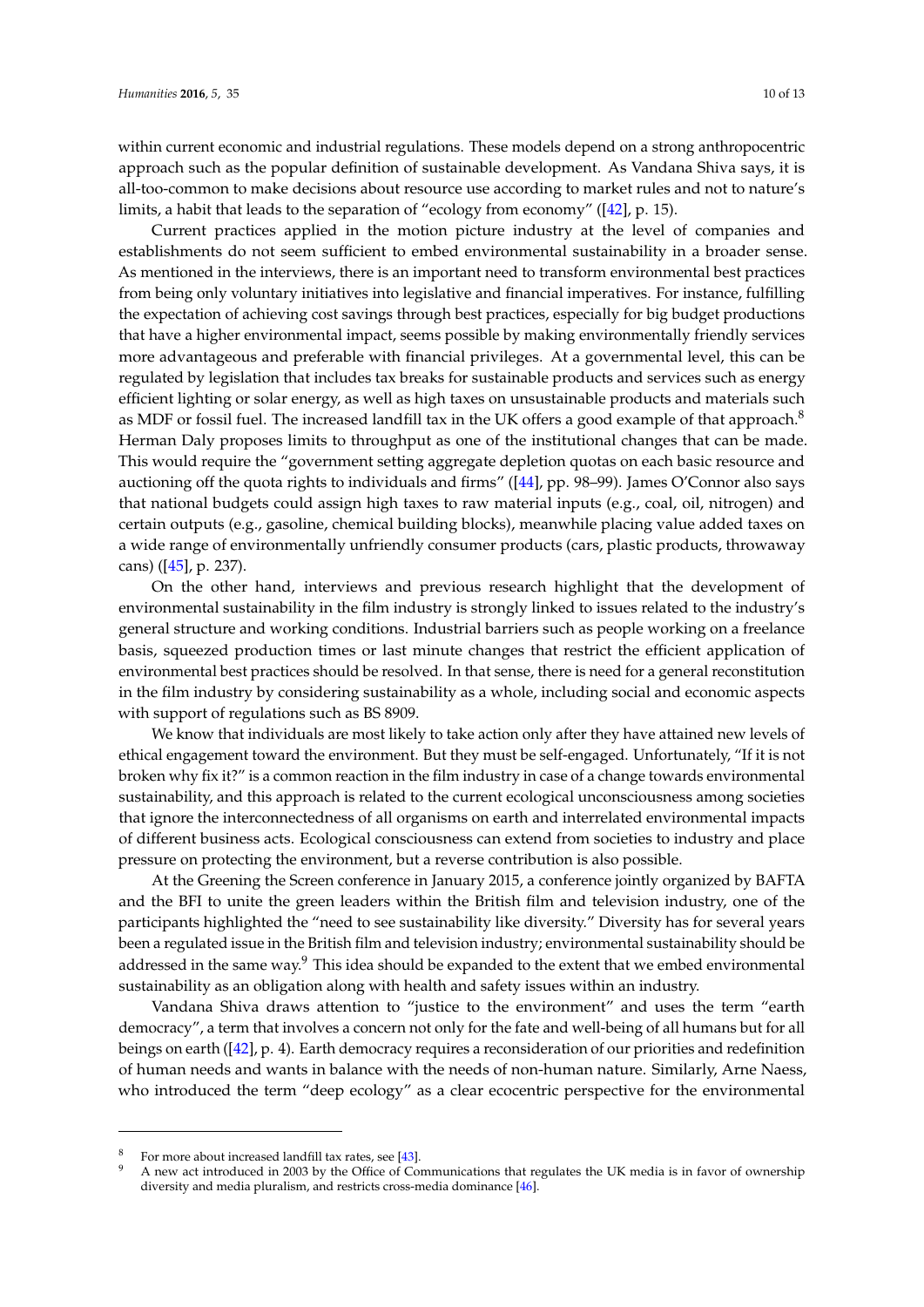movement [\[47\]](#page-12-13), proposes "ecosophy" to define a philosophy inspired by the deep ecological movement. According to Naess, the suffix "sophy" highlights a modest realization of wisdom rather than science or information ([\[48\]](#page-12-14), p. 258). In his view, ecosophy promotes a "strong identification with the whole of nature in its diversity and interdependence of parts" ([\[48\]](#page-12-14), p. 259). Lovelock's ideas scientifically support this environmental philosophy encouraging people to remember that they are not superior to, but a part of nature. However, despite the existence of indigenous communities still living with such consciousness, the Western world only started to talk about this idea of interrelatedness in the late 70s, and Lovelock's hypothesis was only enshrined as a theory recently. This clearly manifests the need to find effective tools to change our Western perspectives of nature in the first place. As Richard Maxwell and Toby Miller state, this is about moving from "green consumption" to "green citizenship" ([\[13\]](#page-11-4), p. 31).

In parallel with Lovelock's argument that "life is an agent in its own survival" [\[49\]](#page-12-15), Joseph W. Meeker points out that the earth's predicament is not a disease to be cured but a condition to be lived with and stresses the requirement of a new philosophy comprised of a new arrangement of thoughts, feelings and actions ([\[50\]](#page-12-16), p. 251). Legislative actions such as tax and industrial regulations are important and needed; however, a permanent solution for establishing sustainability in industries can only be possible through a shift in our system of values, which would encourage a business that, with O'Connor's words, "preserve, defend and enhance the conditions of life and life itself" ([\[45\]](#page-12-10), p. 316).

Even though further actions are required, current green initiatives in film and television are still very important steps for raising environmental awareness within the industry, and also among audiences. However, environmental sustainability cannot be fully achieved until we start to think about it within the bigger picture, in other words, beyond the limited levels of the film or television production process. Being "aware of the host of contemporary environmental problems" does not always mean that we "see them as interrelated" ([\[51\]](#page-12-17), p. 29). No matter how large the investments made in a sustainability department of a big film studio are, or how much set waste is reduced by recycling or reuse, the film and television industries will always have a serious environmental impact as long as they continue their current practices within the entire industrial process.

**Acknowledgments:** This research was conducted with the consultancy of David Ingram at Brunel University, UK and supported by a grant from The Scientific and Technological Research Council of Turkey (TUBITAK).

**Conflicts of Interest:** The author declares no conflict of interest.

## **References**

- <span id="page-10-0"></span>1. James Lovelock. *Gaia: A New Look at Life on Earth*. Oxford: Oxford University Press, 1979.
- <span id="page-10-1"></span>2. Charles J. Corbett, and Richard P. Turco. "Sustainability in the Motion Picture Industry." *University of California Los Angeles (UCLA)*, 2006. Available online: [http://www.environment.ucla.edu/perch/resources/](http://www.environment.ucla.edu/perch/resources/mpisreport.pdf) [mpisreport.pdf](http://www.environment.ucla.edu/perch/resources/mpisreport.pdf) (accessed on 13 January 2015).
- 3. BAFTA Albert Consortium. "Year One Report." 2012. Available online: [http://static.bafta.org/files/albert](http://static.bafta.org/files/albert-year-one-report-carbon-footprinting-the-television-industry-1574.pdf)[year-one-report-carbon-footprinting-the-television-industry-1574.pdf](http://static.bafta.org/files/albert-year-one-report-carbon-footprinting-the-television-industry-1574.pdf) (accessed on 10 May 2015).
- <span id="page-10-5"></span>4. BAFTA Albert Consortium. "Year Three Report." 2015. Available online: [http://m.mediagreenhouse.co.uk/](http://m.mediagreenhouse.co.uk/01131/0193/albertReport2014_02.pdf) [01131/0193/albertReport2014\\_02.pdf](http://m.mediagreenhouse.co.uk/01131/0193/albertReport2014_02.pdf) (accessed on 10 May 2015).
- <span id="page-10-2"></span>5. Greeningfilm. "A Carbon Footprint for the UK Film Industry." Available online: [http://www.greeningfilm.](http://www.greeningfilm.com/a-carbon-footprint-for-uk-film-industry) [com/a-carbon-footprint-for-uk-film-industry](http://www.greeningfilm.com/a-carbon-footprint-for-uk-film-industry) (accessed on 16 March 2015).
- <span id="page-10-3"></span>6. United Nations Global Compact. "Accenture CEO Study on Sustainability." 2013. Available online: [https://acnprod.accenture.com/~/media/Accenture/ConversionAssets/DotCom/Documents/Global/](https://acnprod.accenture.com/~/media/Accenture/ConversionAssets/DotCom/Documents/Global/PDF/Strategy_5/Accenture-UN-Global-Compact-Acn-CEO-Study-Sustainability-2013.pdf) [PDF/Strategy\\_5/Accenture-UN-Global-Compact-Acn-CEO-Study-Sustainability-2013.pdf](https://acnprod.accenture.com/~/media/Accenture/ConversionAssets/DotCom/Documents/Global/PDF/Strategy_5/Accenture-UN-Global-Compact-Acn-CEO-Study-Sustainability-2013.pdf) (accessed on 12 May 2015).
- <span id="page-10-4"></span>7. Sony Pictures. "A Greener World." Available online: <http://www.sonypictures.com/green/> (accessed on 20 June 2015).
- 8. Universal Studios. "Green in Universal." Available online: <http://www.greenisuniversal.com> (accessed on 20 June 2015).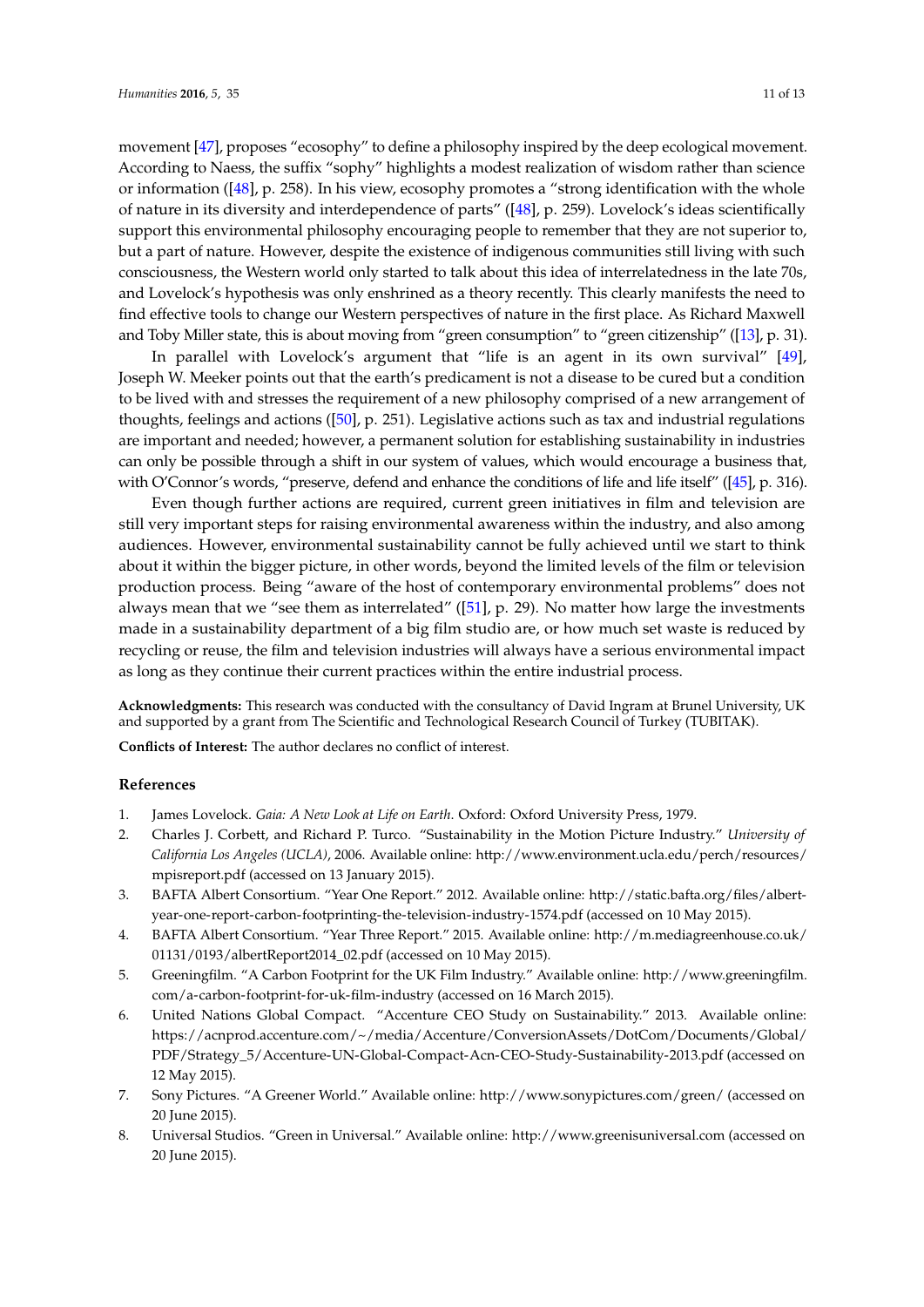- <span id="page-11-0"></span>9. Warner Bros. "Sustainability." Available online: <https://www.wbcitizenship.com/sustainability/> (accessed on 20 June 2015).
- <span id="page-11-1"></span>10. Nicky Chambers, Craig Simmons, and Mathis Wackernagel. *Sharing Nature's Interest: Ecological Footprints as an Indicator of Sustainability*. London: Earthscan, 2000.
- <span id="page-11-2"></span>11. Mark Lynas. *Carbon Counter*. London: HarperCollins Publishers, 2007.
- <span id="page-11-3"></span>12. Carbon Trust. "Carbon Footprinting Guide." Available online: [http://www.carbontrust.com/resources/](http://www.carbontrust.com/resources/guides/carbon-footprinting-and-reporting/carbon-footprinting) [guides/carbon-footprinting-and-reporting/carbon-footprinting](http://www.carbontrust.com/resources/guides/carbon-footprinting-and-reporting/carbon-footprinting) (accessed on 17 June 2015).
- <span id="page-11-4"></span>13. Richard Maxwell, and Toby Miller. *Greening the Media*. New York: Oxford University Press, 2012.
- <span id="page-11-5"></span>14. US Environmental Protection Agency. "Greenhouse Gas Equivalencies Calculator." Available online: [http:](http://www.epa.gov/energy/greenhouse-gas-equivalencies-calculator) [//www.epa.gov/energy/greenhouse-gas-equivalencies-calculator](http://www.epa.gov/energy/greenhouse-gas-equivalencies-calculator) (accessed on 15 June 2015).
- <span id="page-11-6"></span>15. Interview with Melanie Dicks, *Greenshoot*, Managing partner, 4 December 2014.
- <span id="page-11-7"></span>16. Office for National Statistics. "Greenhouse Gas Emissions-2013." 2015. Available online: [http://www.ons.](http://www.ons.gov.uk/ons/dcp171776_405623.pdf) [gov.uk/ons/dcp171776\\_405623.pdf](http://www.ons.gov.uk/ons/dcp171776_405623.pdf) (accessed on 10 June 2015).
- <span id="page-11-10"></span>17. BBC Arup. "Low Energy Lighting Guide for TELEVISION Productions." 2014. Available online: [http:](http://downloads.bbc.co.uk/outreach/BBC_LEL_Guidelines.pdf) [//downloads.bbc.co.uk/outreach/BBC\\_LEL\\_Guidelines.pdf](http://downloads.bbc.co.uk/outreach/BBC_LEL_Guidelines.pdf) (accessed on 12 May 2015).
- <span id="page-11-11"></span>18. US Environmental Protection Agency. "Turning Food Waste into Energy at the East Bay Municipal Utility District (EBMUD)." Available online: [http://www.epa.gov/region9/waste/features/foodtoenergy/food](http://www.epa.gov/region9/waste/features/foodtoenergy/food-waste.html)[waste.html](http://www.epa.gov/region9/waste/features/foodtoenergy/food-waste.html) (accessed on 20 July 2015).
- <span id="page-11-8"></span>19. The Department for Environment Food and Rural Affairs (DEFRA). "Guidance on Applying the Waste Hierarchy." 2011. Available online: [https://www.gov.uk/government/uploads/system/uploads/](https://www.gov.uk/government/uploads/system/uploads/attachment_data/file/69403/pb13530-waste-hierarchy-guidance.pdf) [attachment\\_data/file/69403/pb13530-waste-hierarchy-guidance.pdf](https://www.gov.uk/government/uploads/system/uploads/attachment_data/file/69403/pb13530-waste-hierarchy-guidance.pdf) (accessed on 9 May 2015).
- <span id="page-11-9"></span>20. Bob Edwards. "With Liberty and Environmental Justice for All: The Emergence and Challenge of Grassroots Environmentalism in the United States." In *Ecological Resistance Movements: The Global Emerge of Radical and Popular Environmentalism*. Edited by Bron Raymond Taylor. Albany: State University of New York Press, 1995, pp. 35–55.
- <span id="page-11-12"></span>21. Albert. "Case Studies." Available online: <http://wearealbert.org/inspiration/case-studies> (accessed on 1 December 2015).
- <span id="page-11-13"></span>22. Interview with Richard Smith, *BBC*, Sustainability Manager, 19 November 2014.
- <span id="page-11-15"></span>23. Greenshoot. "Green Production Training." Available online: <http://www.greenshoot.com/training> (accessed on 5 June 2015).
- <span id="page-11-14"></span>24. Interview with Aaron Matthews, *British Academy of Film and Television Arts*, Industry Sustainability Manager, 6 November 2014.
- <span id="page-11-16"></span>25. Interview with Tim Williams, *Scenery Salvage, Prop Hire, Set Construction, Set Transport and Set Recycling*, 4 November 2014.
- <span id="page-11-17"></span>26. Health and Safety Executive. "Medium Density Fibreboard." Available online: [http://www.hse.gov.uk/](http://www.hse.gov.uk/woodworking/faq-mdf.htm) [woodworking/faq-mdf.htm](http://www.hse.gov.uk/woodworking/faq-mdf.htm) (accessed on 10 December 2015).
- <span id="page-11-18"></span>27. Interview with Martin Kern, *Scenery Salvage, Prop Hire, Set Construction, Set Transport and Set Recycling*, 4 November 2014.
- <span id="page-11-19"></span>28. Kathy Dhanda, and Laura P. Hartman. "The Ethics of Carbon Neutrality: A Critical Examination of Voluntary Carbon Offset Providers." *Journal of Business Ethics* 100 (2011): 119–49. [\[CrossRef\]](http://dx.doi.org/10.1007/s10551-011-0766-4)
- 29. Keith Hyams, and Tina Fawcett. "The Ethics of Carbon Offsetting." *Wiley Interdisciplinary Reviews: Climate Change* 4 (2013): 91–98. [\[CrossRef\]](http://dx.doi.org/10.1002/wcc.207)
- <span id="page-11-20"></span>30. Maria Mansfield, and Emily Boyd. "Commodifying Carbon: The Ethics of Markets in Nature." *Environmental Change Institute Workshop Summary Report*. 2007. Available online: [http://www.eci.ox.ac.uk/publications/](http://www.eci.ox.ac.uk/publications/downloads/commodifycarb-report.pdf) [downloads/commodifycarb-report.pdf](http://www.eci.ox.ac.uk/publications/downloads/commodifycarb-report.pdf) (accessed on 15 June 2015).
- <span id="page-11-21"></span>31. Elaine Cohen. "The Race to Rank: The Global 1000 Sustainable Performance Leaders Unveiled." Available online: <http://greeneconomypost.com/global-1000-sustainable-performance-leaders-11432.htm> (accessed on 10 June 2015).
- <span id="page-11-22"></span>32. Interview with Frank Horn, *British Film Institute*, Health & Safety, Sustainability & Risk Manager, 21 October 2014.
- <span id="page-11-23"></span>33. Sony Pictures. "Sony Picture Announces New Sustainability Targets." Available online: [http://www.](http://www.sonypictures.com/corp/press_releases/2013/04_13/041613_sustainability.html) [sonypictures.com/corp/press\\_releases/2013/04\\_13/041613\\_sustainability.html](http://www.sonypictures.com/corp/press_releases/2013/04_13/041613_sustainability.html) (accessed on 20 July 2015).